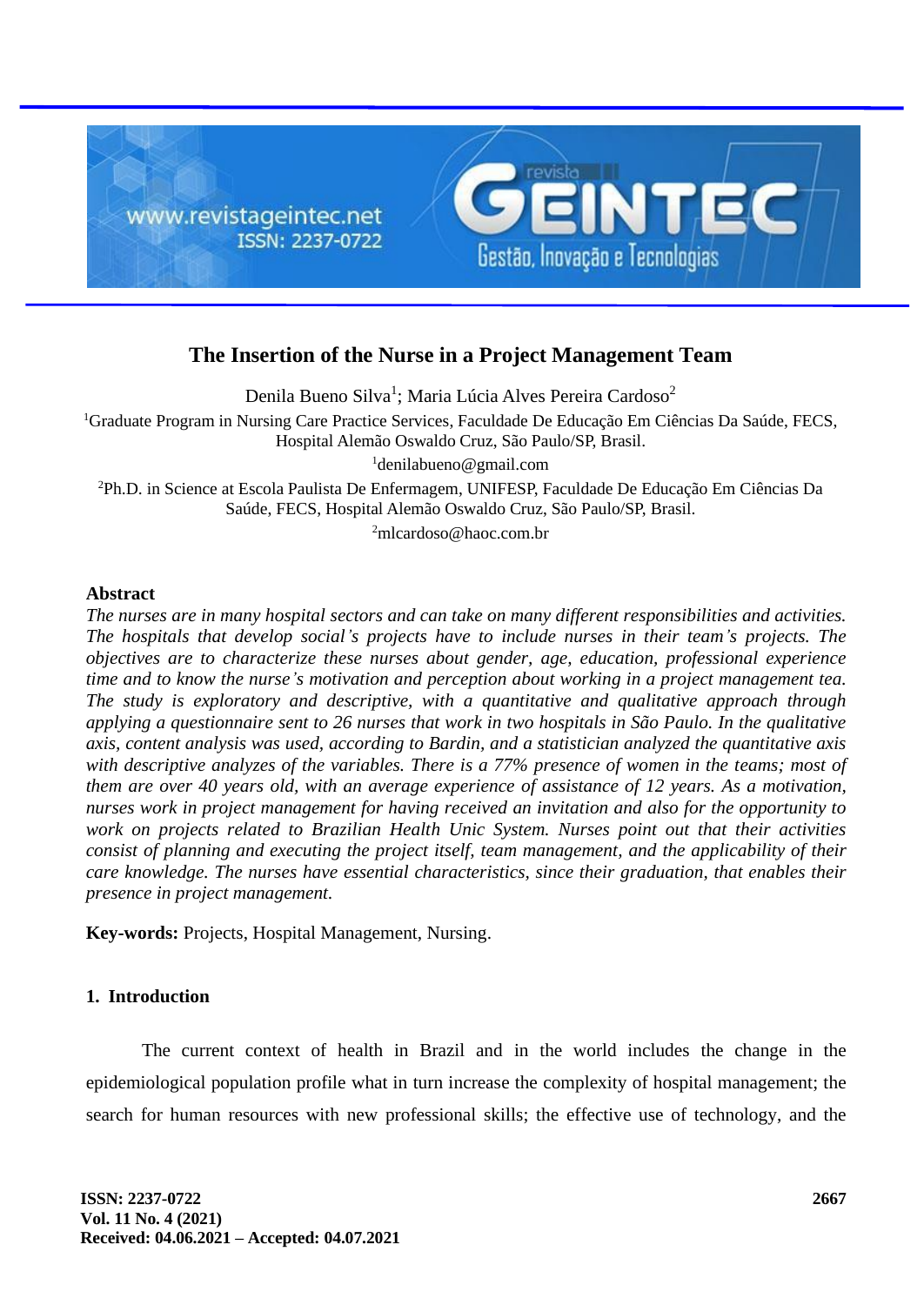balance of financial resources in order to health care would be not hindered. (FARIAS e ARAUJO, 2017; SILVA e CAMELO, 2013).

This scenario requires health professionals to develop innovative forms of management to deal with the consequent changes in their work processes and generate not only wealth but also development. (MATOS e NUNES, 2016).

Since Florence Nightingale, a symbol of modern nursing, changes in the management seems to improve the care and, consequently, the usage of the available resources. In the Crimean War, Florence intervened in the care of the injured people and, based on her knowledge in epidemiology and infection control, she improved the sanitary conditions to stop the proliferation of diseases among the soldiers. (GILL, 2005). In this scenario, not only the changes in Nursing were indeed responsible for changing proliferation of infectious diseases, but Florence perpetuated the figure of the nurse in the hospital. The so-called Ladies Nurses constituted themselves as the care leader, being instructed in administration, besides to hospital practices. (SOARES, 2009).

Nowadays, taking into account the Nightingale principles, Nursing focuses on the management of Nursing care (SOARES, 2009), in which it implements and organizes the care that must be provided to the patient, also considering the material, physical and technological resources available. In other words, Nursing has a leading role in assisting patients and organizing work.

Project management (PM) has been valued as a necessary tool in the organizations (PATAH and CARVALHO, 2012) for changing and developing the work processes. A project is a task that involves a set of studies and planned activities for the decision-making on the use of resources to achieve a defined goal within a specified time. (VIDAURRE, 2016).

According to Dsimore, P C; Silveira Neto (2007), PM can be defined as the way to execute and specialize the knowledge to facilitate the execution of a variety of activities or specific tasks of an already planned project. In addition, according to the authors, project management is characterized by the following steps: Initiation, Planning, Execution, Control, and Closing. Although little implemented in the hospital environment, PM can present reasonable solutions for the improvement of its processes, for the administration of financial resources - remarkably scarce, mainly in the public sector - and also for decision making in which to choose a "something" Can have consequences for many aspects of management. (FARIAS and ARAUJO, 2017).

In some hospitals, notably in those where there are social development projects or in the public sector, the nurse began to be ins erted discreetly in PM teams. When the nurse's presence starts to be recognized, even if on a small scale in PM, there is a need to understand the profile of the professional inserted into a PM team and their view on the activities performed.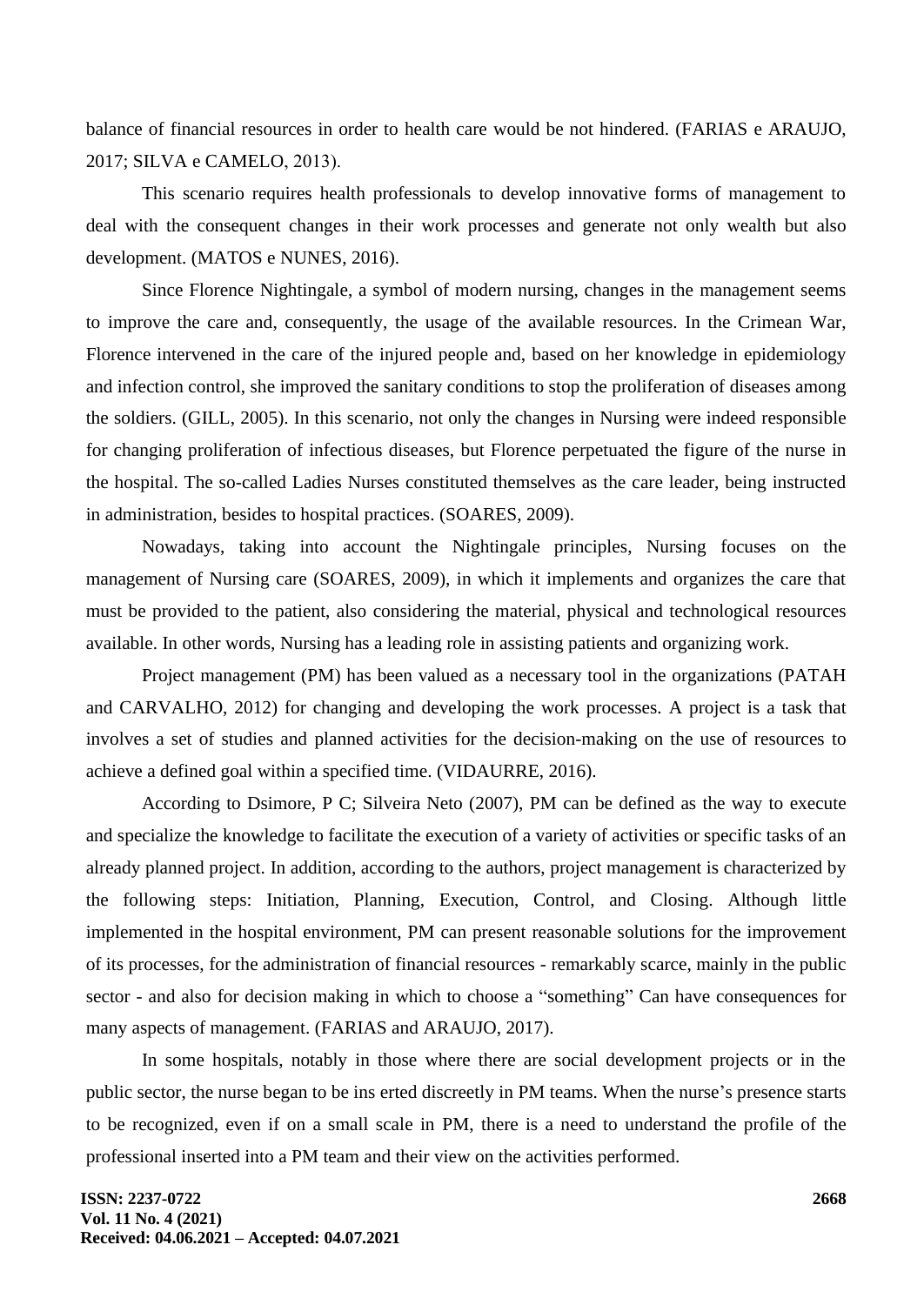Therefore, this study aimed to outline the profile of nurses considering the gender, age, education, general professional experience and specific experience in the hospital project unit and to comprehend their motivations and activities, when inserted into a team of a project management professionals.

#### **2. Method**

It is an exploratory and descriptive study with quantitative and qualitative analyzes, an investigation using the application of a questionnaire, considered as the best method to capture the behavior that the research subjects attribute to the investigated phenomenon since it is based on the direct knowledge of reality and the perception that the subjects have of themselves. (GIL, 2002).

The study was carried out in two private philanthropic hospitals located in the city of São Paulo, which enable health development projects in the public sector in numerous fields around the states of Brazil.

The nurses from the project management teams of the two hospitals mentioned above participated in the study, chosen at random and regardless of position. It was established as a selection criterion to be a nurse and to have worked in a project management team for more than a year. This period was considered to be sufficient to further understand the tasks of project management.

The number of professionals participating in the study was delimited utilizing sample calculation, with a significance value of 95%, with a margin of error of 5%, reaching a minimum sample of 29 participants. Questionnaires were sent to 32 nurses, 26 of whom responded.

Regarding the study variables, the quantitative axis presented discrete variables such as number of male or female nurses, number of nurses by type of specialization, master's or doctorate, number of nurses with a specialization in project management, number of nurses by type of executed project. There were also continuous variables such as age, length of experience in assistance, and length of experience in project management. The qualitative axis presented nominal variables, depending on the categories identified by the researcher.

The questionnaire was designed with 13 questions, varying between multiple-choice and dissertation, for better objectivity in capturing the phenomenon and was previously tested to verify the understanding of the subjects, as well as their ability to enable the expression of the behavioral dimension to be unveiled. The filling time was 10 to 15 minutes.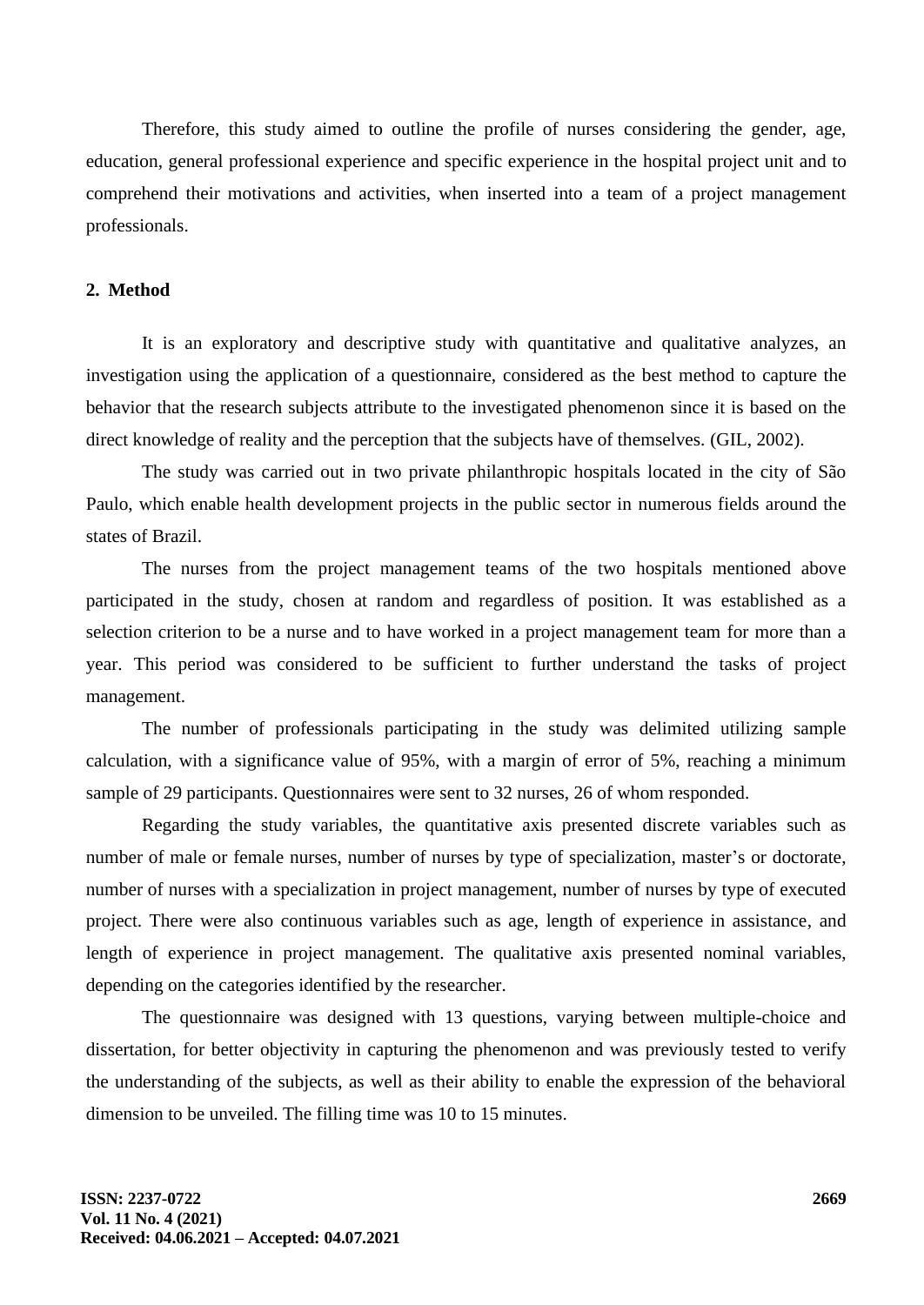Data collection was carried out from May to June 2020. The questionnaire was applied in person and individually or online after the nurse agreed to participate in the study and signed the Free and Informed Consent Form.

To achieve these results, descriptive analyzes of the variables were used, and the qualitative axis was investigated by the researcher through Content Analysis, specifically the thematic analysis, according to Bardin (2016).

Thematic analysis was chosen to treat the data due to its ability to extract from the word, which is an expression of the values, beliefs, and attitudes of the individual, categories with meanings whose presence or frequency mean something to the target object. (BARDIN, 2016).

In accordance to Resolution 466/12 about the Guidelines and Norms of Research on Human Beings (CONSELHO NACIONAL DA SAÚDE, 2012), this study was approved by the Research Ethics Committees of the field of study institutions on May 7, 2020 (Opinion Number: 4.014.163), on May 18, 2020 (Opinion Number: 4.034.107).

#### **3. Results and Discussion**

#### **3.1. Nurse's Profile who Works in a Project Management Team**

Regarding the profile of nurses who work in a project management team, it was possible to identify some trends, such as the majority female presence (20 participants) and the majority aged 40 or over (Table 1).

In relation to the positions, the most of the nurses occupied the position of a project specialist (46%, that is, 12 nurses), which can be defined, according to the job description of the hospitals where they work, how to produce, systematize and disseminate innovative knowledge in the field of health policies, systems, networks, and services, from the planning, execution, and evaluation of projects (Table 1).

All nurses have at least one specialization as a continuity in their training, described in table 1 below. About the participants' professional experience, 92% worked in assistance, with an average performance of 12 years.

Despite having a varied role in care, nurses work on projects related to patient quality and safety, health service management. The sector with the most significant number of participating nurses is Intensive Care, but focusing on patient safety.

Finally, only 19% of nurses have specific training in project management.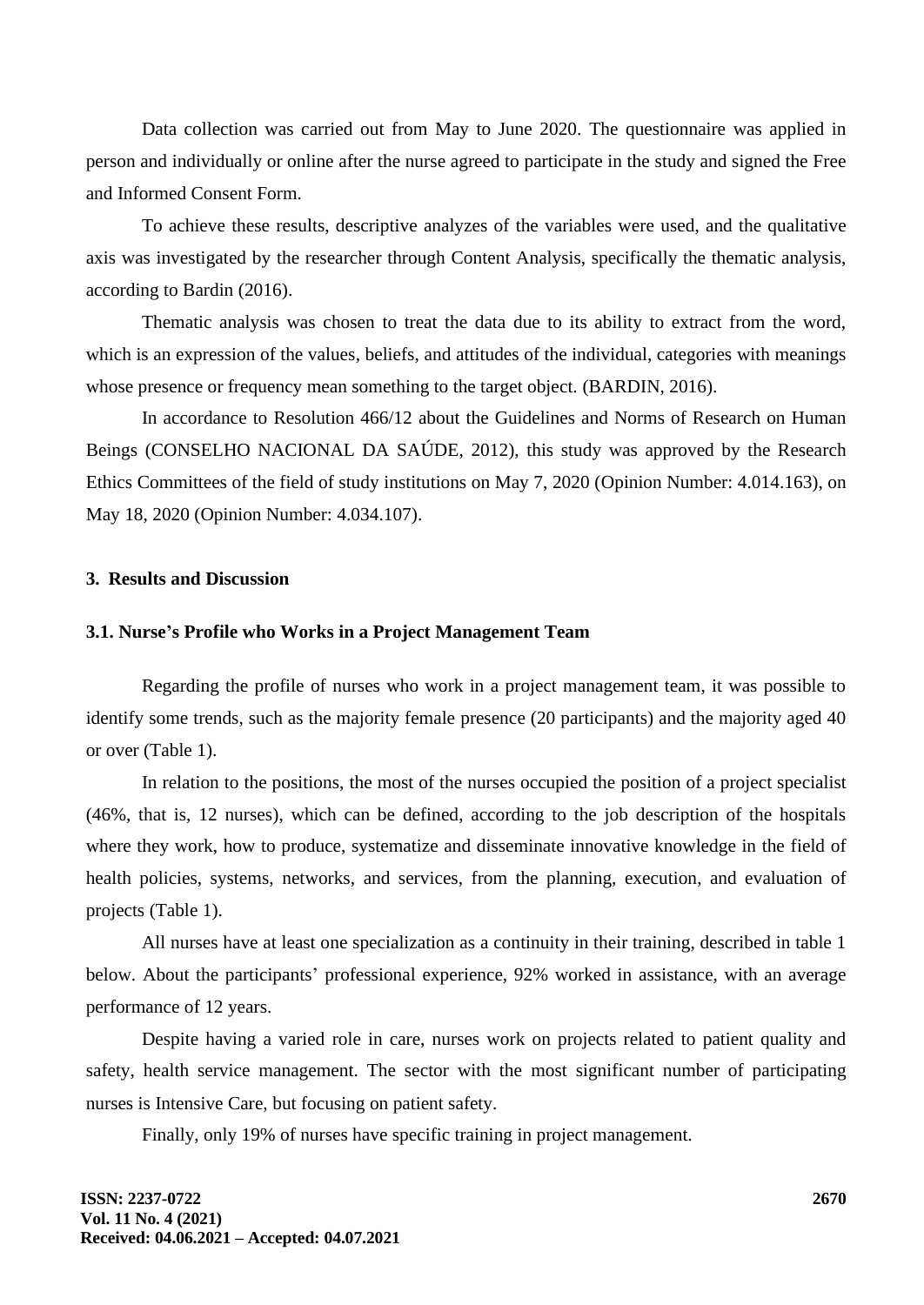| <b>Genero Profile</b>                        | N                       | Percentage |
|----------------------------------------------|-------------------------|------------|
| Men                                          | 6                       | 23%        |
| Women                                        | 20                      | 77%        |
| <b>Age Profile</b>                           | N                       | Percentage |
| 25 to 40 years                               | 11                      | 42%        |
| 40 years or more                             |                         | 15 58%     |
| <b>Training Area</b>                         | $\overline{\mathbf{N}}$ |            |
| <b>UTI</b>                                   | 7                       |            |
| Urgency and emergency                        | 4                       |            |
| Home care                                    | 3                       |            |
| Others areas                                 | 12                      |            |
| <b>Expertise in Projects</b>                 | $\overline{\mathbf{N}}$ |            |
| <b>ICU</b> and Safety and Quality Management | 7                       |            |
| <b>Health Management</b>                     | 3                       |            |
| Primary Care and Public Health               | $\overline{2}$          |            |
| Home Care                                    | 1                       |            |
| Oncology                                     | 1                       |            |
| <b>Nutritional Therapy</b>                   | 1                       |            |
| Not informed                                 | 11                      |            |
| <b>Training in project management</b>        | N                       | Percentage |
| Yes                                          | 5                       | 81%        |
| N <sub>o</sub>                               | 21                      | 19%        |

Table 1- Summary of the Profile of Nurses in Project Management

#### **3.2. Motivation of Nurses to join a Project Management Team**

As mentioned before, the thematic analysis according to Bardin was used for the analysis of the qualitative axis. Two pre-readings were carried out to list the words and the captured meanings that were repeated in accordance with the objectives of the study. The second stage of the analysis consisted of grouping these meanings according to their affinity to, in the third stage, define the categories and subcategories. The fourth stage of the analysis consisted of interpreting and connecting the meanings of the categories listed.

Thus, the nurses interviewed point out that their change from the practice of caring to project management becomes interesting because of these three categories:

## **Opportunity / Invitation**

Of the 26 interviewees, 16 nurses reported that leaving assistance was not exactly a choice, but an invitation presented by the institution to migrate to project management, or a work proposal received: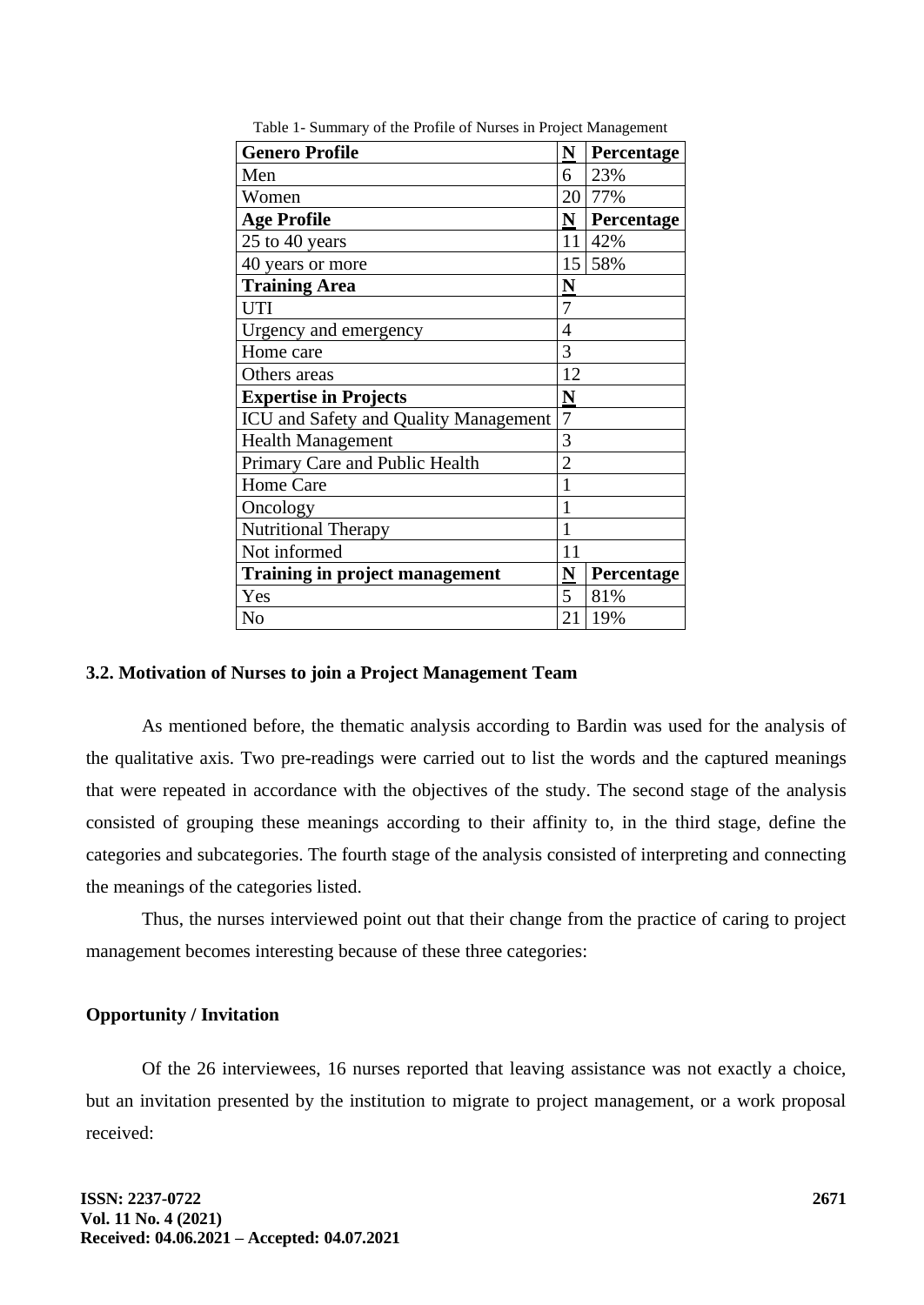"At first, it was an invitation that I received, and I did not have much knowledge about this area. However, it was new learning that I acquired, and I intend to continue and learn more." E3

"The opportunity to work in the project management area presented itself to me, and I decided to embrace this opportunity, as I liked the possibility of working on projects involving the Unified Health System and expanding my management skills." E9.

#### **Way to Contribute to the Unique Health System (SUS)**

SUS is undoubtedly a guide in the training of all health professionals since, due to its political and civil importance for Brazil, it requires professionals who understand its guidelines, the ways of providing health care, and its perspectives.

In paragraph 1 of Resolution 573/18 (BRAZIL, 2018), which deals with the Curriculum Guidelines for Nursing, SUS is presented as the training principle of the Bachelor of Nursing, as a field of practice and professional practice, whether in the public, philanthropic sphere and/or private. In addition, Article 200 of the 1988 FC (BRASIL, 1988) provides that it is up to the SUS to order the training of health professionals regarding social health needs.

The interviewees' speeches show that it is no different with Nursing that works in project management.

The possibility of directly contributing to the quality of care as a motivating factor for working on projects is mentioned by seven nurses interviewed.

"In addition to being challenging, it is a way to contribute to SUS." E4

"Because I identify with SUS Support Projects. I have always worked with Social Responsibility, and my care experience ended up directing me." E5

In addition to the factors already explained, it was possible to identify other motivations, such as better salary, affinity, the possibility of improving skills, and interest in projects.

Thus, nurses aim for new opportunities to not only expand their performance but also to seek new tools to contribute to SUS and the quality of health care.

## **3.3. Perception of Nursing Work in a Project Management Team**

The nurse's perception of the activities performed in project management was possible to be classified into three categories: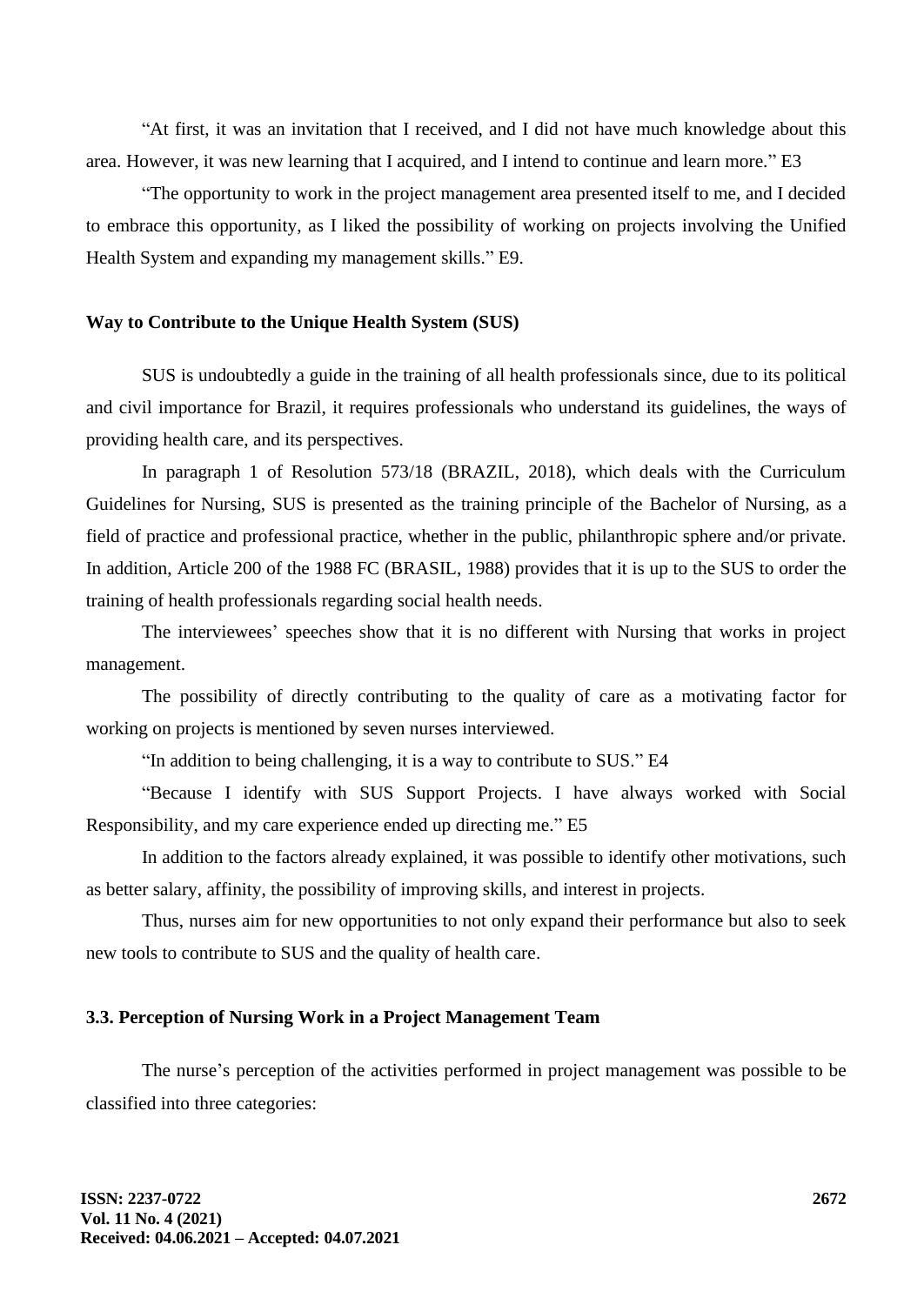#### **Project Management**

Project management has been identified as an innovation tool to achieve the institution's strategic objectives. For the health area, it can be considered as a specific sector. It also monitors and evaluates the indicators and the activities carried out to control the execution of strategic planning (BERALDO, 2015).

Based on the speeches of seven nurses interviewed, it was possible to recognize these same attributions:

"When working in project management, the nurse's job (as well as that of any professional who plays this role) consists, among others, in planning, assessing risks, facilitating the logistics of execution, organizing and integrating the team to the project's objectives." E11

"Manage the project based on the listed objectives and pre-established actions." E4.

"The nurse who works in project management needs to raise a problem, analyze the complexity of the problem, write the project, apply and evaluate the effectiveness of decisionmaking." E26

"Evaluates, monitors, and supports the development of novel methods and monitors the established indicators for the monitoring and effectiveness of the project's actions." E24

The low number of responses mentioning the specific functions of a project's office may be associated with the lack of technical knowledge in project management (Table 1). Thus, it can be difficult for nurses to use more targeted concepts to project management.

However, the presented speeches make remarkable the nurse's ability to adapt themselves to new activities, even without receiving specific training for this and despite being so adapted to the patient care.

#### **Technical Knowledge Applicability**

One of the factors related to this paradoxical compatibility of the nursing profile with project management is the training itself and the activities that nurses perform in their regular hospital activities.

According to Dias (2017), the nurse is always involved with the multidisciplinary team and has a role in the care and the management within the hospital dynamics.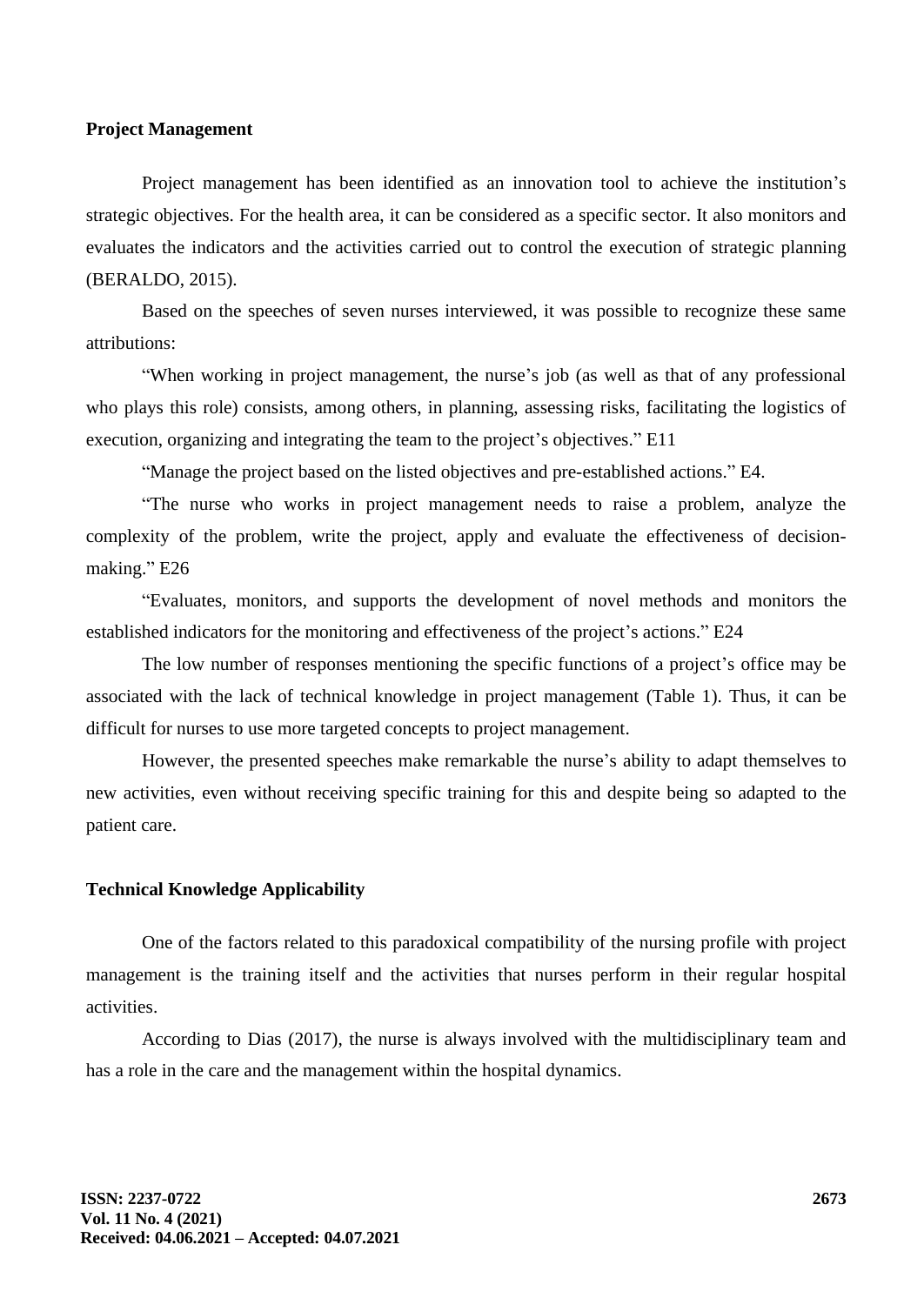According to Wanda Horta (1974), the Nursing care is the application of the ursing process to create actions premeditated in a care plan that coordinates the activities of the Nursing team according to what the patient must respond from the diagnosis received.

This facet of nurse's activities also provide knowledge about protocols, patient safety, and work processes. According to the participants, nowadays, eight of the nurses who work in PM are involved with projects related to quality and patient safety.

On the other hand, the managerial role of nurses is the planning, estimating, provision, and control of material and human resources of a hospital or health service (DIAS, 2017), which is also essential for the organization of the Nursing team and the project management.

According to the nurses interviewed, these facets of Nursing work complement each other in a project management and constitute the main element of their activities:

"Support in the organization of processes." E7

"The nurse is important in the team, as a strategic professional in the health field, working in several areas, such as healthcare, management, academic, and research." E23

"Nurses have a fundamental role in project management since they have technical and scientific knowledge about quality, management, education and can contribute a lot to improving care and management processes through new projects. The nurse, through their experience, knows a lot about the processes inside the hospital." E21

"The training of nurses already has a character of a systemic view of the health sector. The nurse inserted in projects contributes to the experience of interlocution with several areas, being able to predict risks and manage conflicts of interest among stakeholders, in addition to being a professional focused on the care of the population." E15

Therefore, the training and experience of nurses in the care seem to be what initiated the way for the creation of projects of quality and patient safety areas, which makes nurses see themselves as capable of carrying them out.

This panorama can be the lever to perpetuate the presence of the nurse in a PM team since nurses see how their technical knowledge can be applied not only in the scope of direct care to the patient but also in all other areas of PM team.

#### **Multiprofessional Team Leadership and Management**

The nurse is identified as a team leader and the person responsible for managing the human and material resources of the care practice since the beginning of Nursing in the world. In the Law of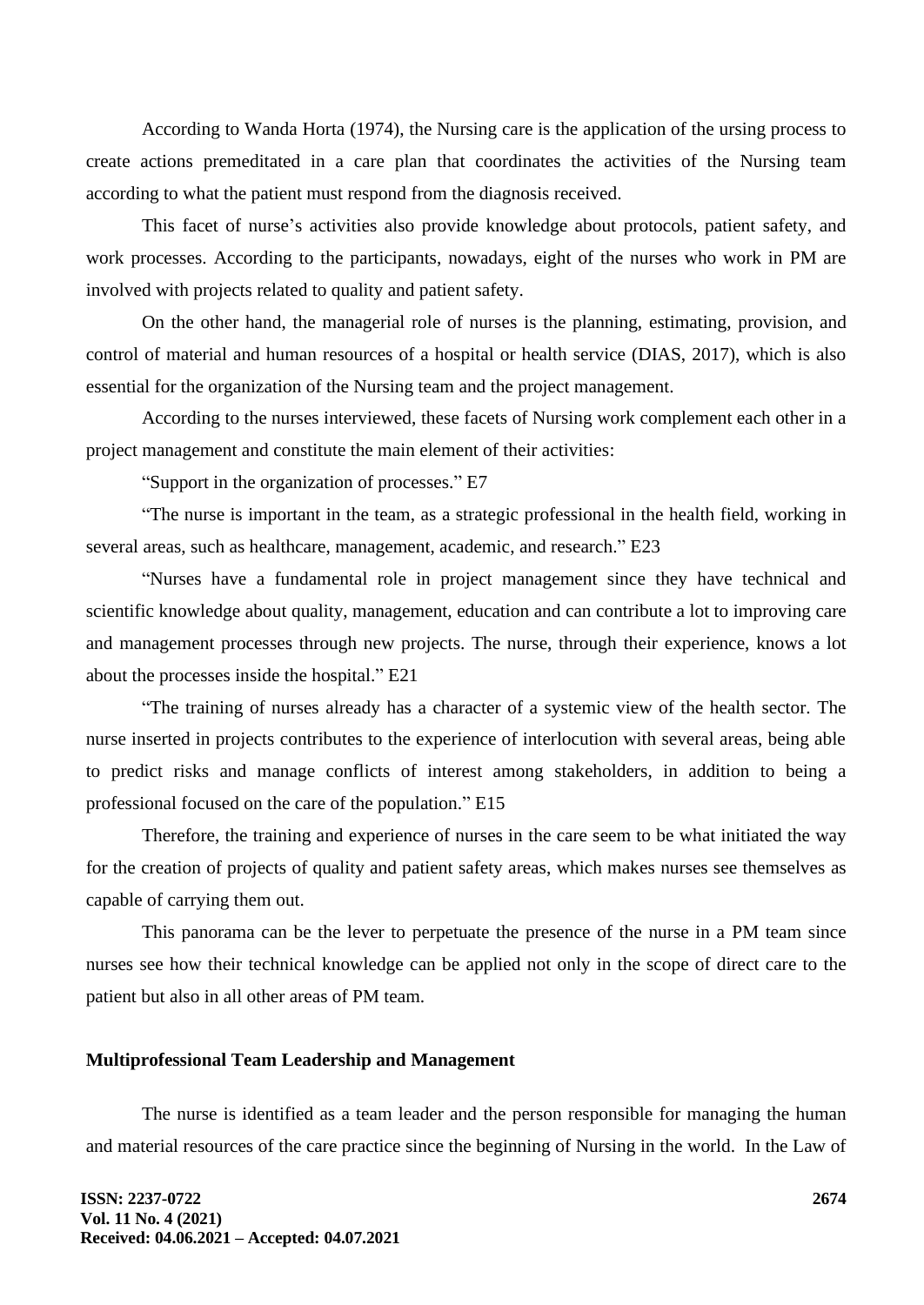Professional Nursing Practice (Brazil, 1986), Article 11 points out that the organization, coordination, and direction of Nursing services is one of the nurses' private activities and their participation in the planning, execution, and evaluation of health programs.

Souza (2013) shows that leadership for nurses means being with the team and guiding them with responsibility, as a reference that has the knowledge to be at the forefront of the organization of work processes and team training.

According to Amestoy (2014), the importance of cooperation and working together with the team strengthens the search for achieving common goals, which, in the case of the hospital environment, is patient care.

The speeches of 13 nurses who work in a PM team were in this same direction and highlighted that this position as a nurse leader is one of the skills used in their activities in the PM:

"Project management goes beyond bureaucratic and routine processes. It needs to be strategic, articulate, and with people and conflict management. Among health professionals, the nurse professional has this characteristic for this activity." E19

"Always works in a multidisciplinary team, leads teams." E1

PM teams also usually have a figure that centralizes the planning and organization of the activities and deliverables of the project, respecting a schedule and budget.

In industries, in general, this leading figure is the project manager (BERALDO, 2015). In the health area, nurses see themselves as one of the pillars to exercise this function of directing, coordinating and controlling projects, even due to the well-known constitution of the Nursing team.

This leadership characteristic was shown to be fundamental for the presence of nurses in project management.

## **4. Conclusion**

In relation to the characterization of the nurses, there was an expressive female presence, as well as in health assistance, with an average experience of 12 years. The nurses' motivation to join a PM team occurred, mainly through invitations and occasional opportunities, which means they did not previously look for employment in this sector. Despite this, when starting activities in PM, the nurses dedicated themselves to projects that strengthen the SUS, which made them even more identified with the execution of these projects.

The role of Nursing in a project management team, in a leadership position of the team, facilitates their performance, as their perception. In addition, the specific undergraduate knowledge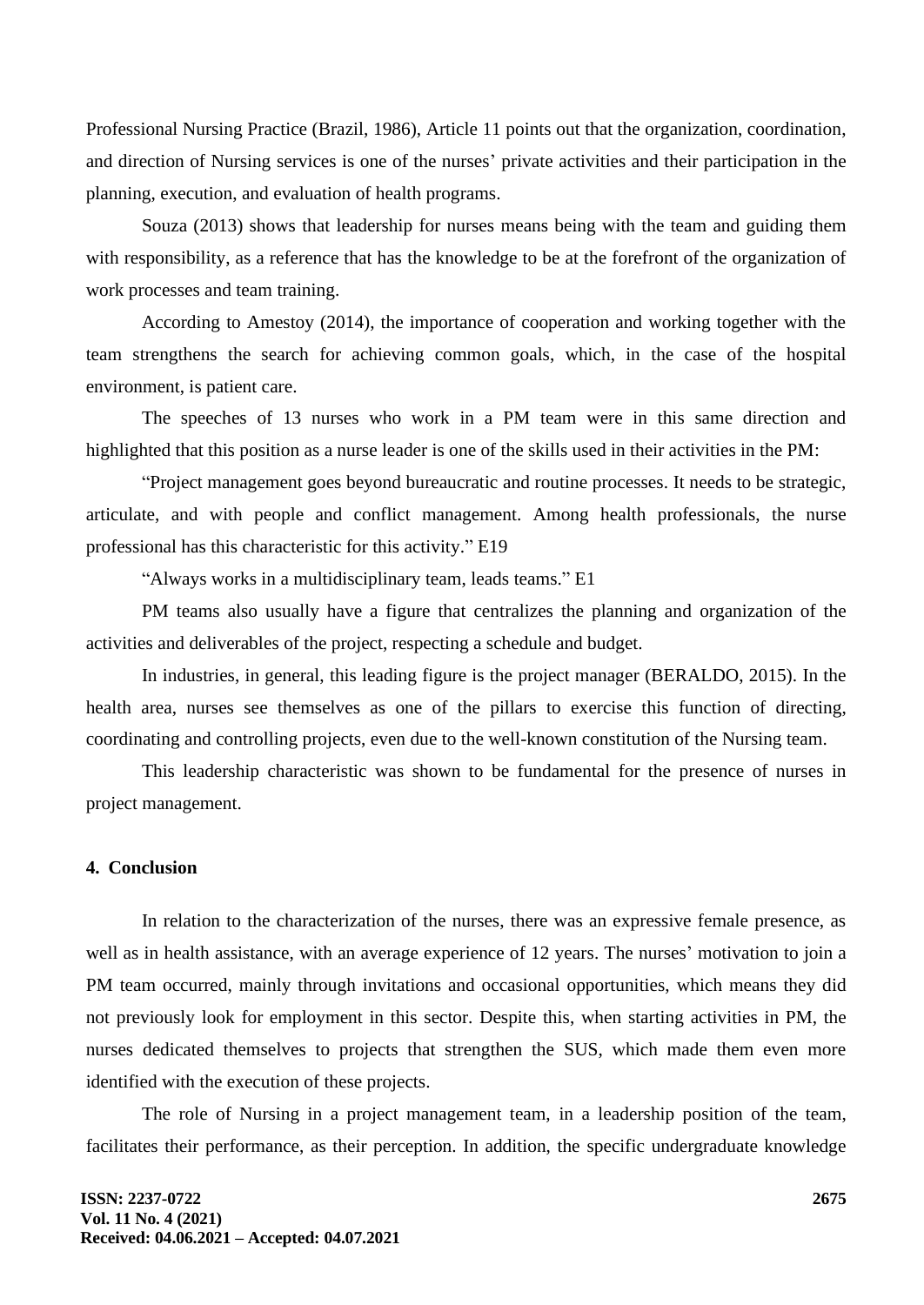can be applied not only directly in the care practice but also as an essential tool for planning and executing projects.

The basic training of nurses permeates all of their performance and the professional growth of Nursing, opening new opportunities to continue contributing, with their knowledge and work processes, to the quality and safety of the patient, even if not directly in the assistance.

# **References**

Amestoy, S. C. *et al*. Nurses' understanding of the exercise of leadership in the hospital environment. *Journal of Cogitare Nursing Curitiba/PR,* 19(3), 475-482, 2014.

https://revistas.ufpr.br/cogitare/article/view/35006BARDIN, Laurence. Content analysis. 70th ed. Lisbon: Persona, 2001. 3rd reprint 2016.

Beraldo, C.G.L; Junior, A.P.S.J.A.C.P; Jardim, C.P.G. The role of the project management office as a promoter of the innovative performance of organizations. *Geintec Magazine,* 5(2), 1969-1985, 2015. https://pdfs.semanticscholar.org/4c60/655db38f93380df33f9b75c0083ef3871c50.pdf.

Brazil. Constitution (1988). Constitution of the Federative Republic of Brazil. Brasília, DF: Federal Senate: Graphic Center, 2020. http://www.planalto.gov.br/ccivil 03/constituicao/constituicao.htm. BRAZIL. Law No. 7,498 of June 25, 1986. Provides for the regulation of Nursing Practice, and other measures. Presidency of the Republic. Civil House. Deputy Chief of Legal Affairs. Brasilia, 1986, Section 1, 9275-9279. 2020. https://www.nescon.medicina.ufmg.br/biblioteca/imagem/Lei7498.pdf

BRAZIL. Resolution No. 573, of January 31, 2018. Establishes the National Curriculum Guidelines for the Undergraduate Nursing Course (DCN/ENF). Official Gazette of the Union, Brasilia. DF, v. 213, no. XX, November 6, 2018. Section 1, page 38. https://www.in.gov.br/materia/- /asset\_publisher/Kujrw0TZC2Mb/content/id/48743098/do1-2018-11-06-resolucao-n-573-de-31-dejaneiro-de-2018-

8742847#:~:text=1%C2%BA%20%2D%20A%20presente%20Resolu%C3%A7%C3%A3o%20instit ui,de%20Enfermagem%20das%20Institui%C3%A7%C3%B5es%20

Dias, A.K.G. The perception of nurses in relation to their managerial role in the hospital environment. *UFPE Nursing Journal online,* Recife/PE, 11(5), 2185-2194, 2017. http://www.reme.org.br/artigo/detalhes/265

Dinsmore, P.C., Neto, F.H.D.S. *Project Management: How to manage your Project with Quality, within the Expected Time and Costs.* 7. ed. Rio de Janeiro: Qualitymark, 2012.

Farias, D.C.; Araujo, F.O.D. Hospital management in Brazil: literature review aimed at improving administrative practices in hospitals. *Science & Public Health, Rio De Janeiro,* 22(6), 1895-1904. 2017. 2019 http://www.scielo.br/pdf/csc/v22n6/1413-8123-csc-22-06-1895.pdf

GIL, A.C. *How to design research projects.* 4. ed. São Paulo: Atlas, 2002.

Gill, C.J., Gill, G.C. Nightingale in Scutari: Her Legacy Reexamined. Clinical Infectious Diseases, Oxford, 40(12), 1799-1805, 2005. 2020 https://academic.oup.com/cid/article/40/12/1799/314039

Horta, W.D.A. *Nursing: theory, concepts, principles and process* 2020. https://www.scielo.br/scielo.php?pid=S0080-62341974000100007&script=sci\_abstract&tlng=pt